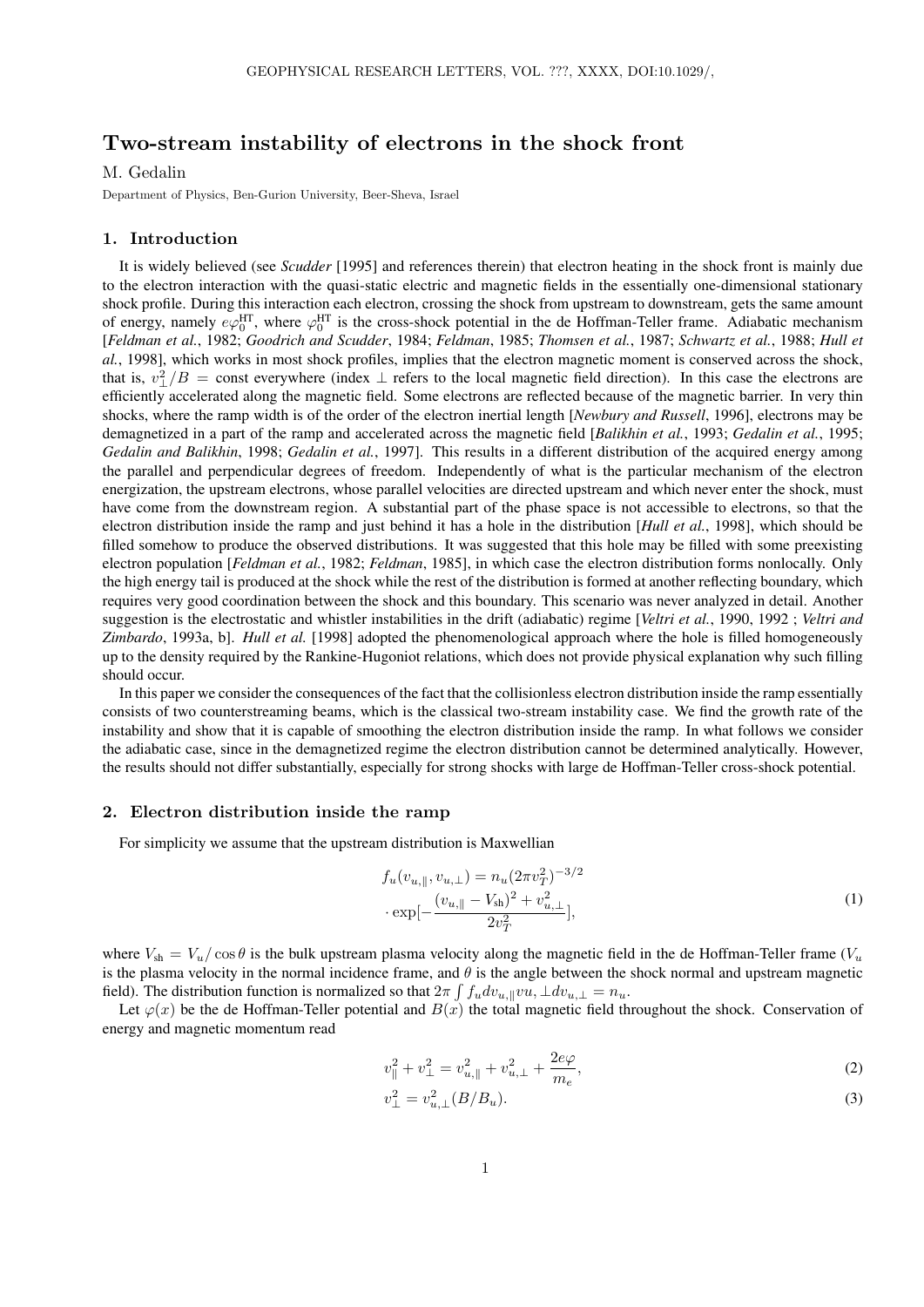Collisionless dynamics implies that throughout the shock  $f(v_{\parallel}, v_{\perp}) = f_u(v_{u, \parallel}, v_{u, \perp})$ , where the functional form of  $f_u(v_{u, \parallel}, v_{u, \perp})$  is given by (1), while the corresponding  $v_{u, \parallel}$  and  $v_{u, \perp}$  are found by solving (2)–(3):

$$
v_{u,\perp}^2 = v_{\perp}^2(B_u/B), \quad v_{u,\parallel} = \sqrt{Q} \operatorname{sign}(v_{\parallel}), \tag{4}
$$

$$
Q = v_{\parallel}^2 + v_{\perp}^2 (1 - B_u / B) - \frac{2e\varphi}{m_e}.
$$
\n(5)

Obviously, the condition  $Q < 0$  defines the region in the velocity space which is not accessible for electrons.

In what follows we need the one-dimensional distribution function  $F(v_{\parallel}) = 2\pi \int f(v_{\parallel}, v_{\perp})v_{\perp}dv_{\perp}$ . Figure 1 shows



**Figure 1.** Evolution of the distribution function  $F(v_{\parallel})$  through the ramp. The parameters are as follows: de Hoffman-Teller cross-shock potential  $e\varphi_0^{\text{HT}} = 12T_{eu}$ ,  $V_u/v_{Te}\cos\theta = 0.2$ . In the figure  $R = B/B_u$ ,  $n_f$  is the density of transmitted electrons, and  $n<sub>b</sub>$  is the density of the backstreaming electrons normalized on the upstream density.  $R$  monotonically increases from  $R = 1$  (upstream) to  $R = 4$  (downstream).

the evolution of the distribution function  $F(v_{\parallel})$  across the shock front. The de Hoffman-Teller cross-shock potential is estimated with the widely used polytropic relation [*Schwartz et al.*, 1988]:

$$
e\varphi_0^{\text{HT}} = \frac{\gamma}{\gamma - 1} (T_{ed} - T_{eu}),\tag{6}
$$

where we chose  $\gamma = 2$  and  $T_d/T_u = B_d/B_u$  ("adiabatic" case), and  $B_d/B_u = 4$ . The parameter  $V_{sh}/v_{Te} = 0.2$ , that is, upstream electrons are subsonic in the de Hoffman-Teller frame. The distribution function depends on the local magnetic compression ratio  $R = B/B_u$ , and we assume that the potential follows the magnetic field profile [*Hull et al.*, 1998; *Gedalin et al.*, 1998]:  $\varphi = \varphi_0 (B - B_u)/(B_d - B_u)$ . The transmitted and backstreaming electron densities (normalized on the upstream density) are denoted in the figure as  $n_f$  and  $n_b$ , respectively.

# 3. Two-stream instability

We consider the high-frequency electrostatic oscillations with the wavevector  $k \parallel B$ . The corresponding dispersion relation is  $\epsilon_{\parallel} = 0$ , where

$$
\epsilon_{\parallel} = 1 - \frac{\omega_{pe}^2}{k} \int \frac{dv_{\parallel}}{\omega - kv_{\parallel}} F(v_{\parallel}), \tag{7}
$$

where  $\omega_{pe}^2 = 4\pi n_u e^2/m_e$  is the upstream plasma frequency, and the distribution function  $F(v_{\parallel})$  is qualitatively shown in Figure 1. Qualitative analysis of the stability of this two-humped distribution can be done without solving the dispersion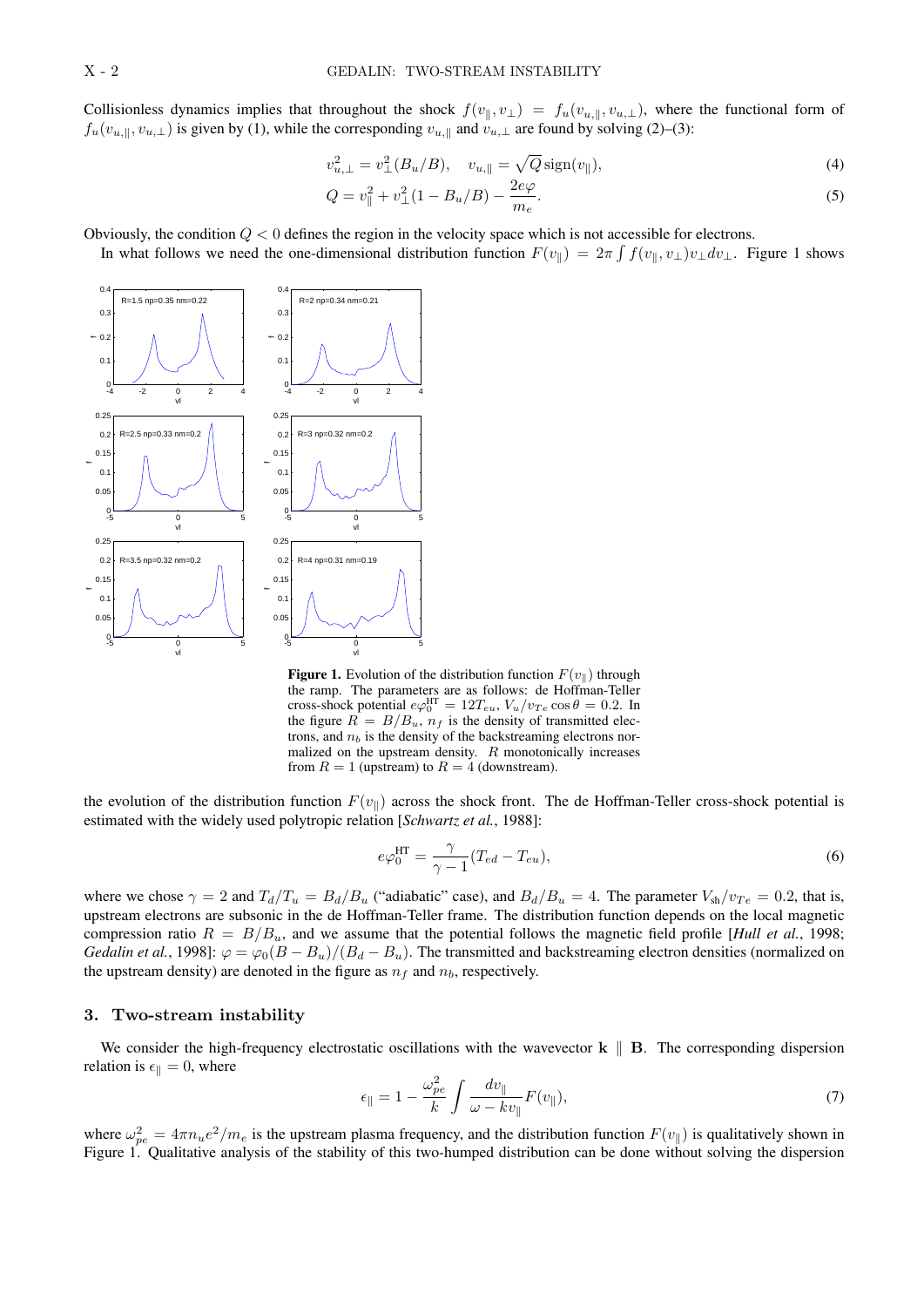relation. The distribution should be unstable with respect to excitation of Langmuir waves, propagating in both directions. Analysis of the exact distribution function is difficult. Moreover, in thin shocks or with weak nonstationarity the distribution function can be expected to be distorted from (1). We shall, therefore, perform a semi-quantitative analysis of the model distribution consisting of a waterbag distribution  $f_0 = n_0 \theta (V_0^2 - v_\parallel^2)$  and two beams at the end of it  $f_b = n_b [\delta(v_\parallel - V_0) +$  $\delta(v_{\parallel} + V_0)$ . The distribution  $F = f_0 + f_b$  resembles the numerically found distributions in Figure 1. The beams are taken of equal densities to simplify the analysis (this does not change qualitative conclusions). It can be seen from Figure 1 that the beam and waterbag densities are comparable. The corresponding dispersion relation reads:

$$
1 - \frac{\omega_0^2}{\omega^2 - k^2 V_0^2} - \frac{2\omega_b^2 (\omega^2 + k^2 V_0^2)}{(\omega^2 - k^2 V_0^2)^2} = 0.
$$
\n(8)

Hydrodynamic instability occurs when  $k^2V_0^2 < 2\omega_b^2 - \omega_0^2$ . Figure 2 shows the temporal growth rate of the two-stream



**Figure 2.** (a) Growth rate Γ and (b) spatial growth rate  $\kappa$  of the two-stream instability for  $n_b/n_0 = 0.75$ .

instability for  $n_b/n_0 = 0.75$  as a function of k. The maximum growth rate  $\Gamma$  is  $\approx 0.14\omega_0$  and occurs at  $k \approx 0.25\omega_0/V_0$ . Taking  $V_0 \approx v_{Te}$  and  $\omega_0 \approx 0.5\omega_{pe}$ , one finds the growth rate of  $\Gamma \sim 0.1\omega_{pe}$  and  $kr_{De} \sim 0.1$ . Spatial development of the instability is described by the spatial growth rate  $\kappa$  (spatial dependence is  $\propto \exp(\kappa x)$ ) as a function of frequency. It is seen that the maximum spatial growth rate occurs at about  $\omega \approx 0.7\omega_0$  and the spatial scale  $1/\kappa \sim V_0/\omega_0$  is much less than the electron inertial length.

If  $n_b < 0.5n_0$  the model distribution is not suitable for the analysis and the instability should be considered kinetically. In the kinetic regime the instability is not aperiodic and Langmuir waves are excited. Analytical consideration does not seem possible for general distribution of the form (1) but some qualitative conclusions can be made. The total density is  $\approx 0.5n_u$ so that the excited wave frequency is  $\omega_r \leq 0.7\omega_{pe}$ . The expected resonant wavenumbers lie in the range $(0.2 - 0.5)\omega_r/v_{Te}$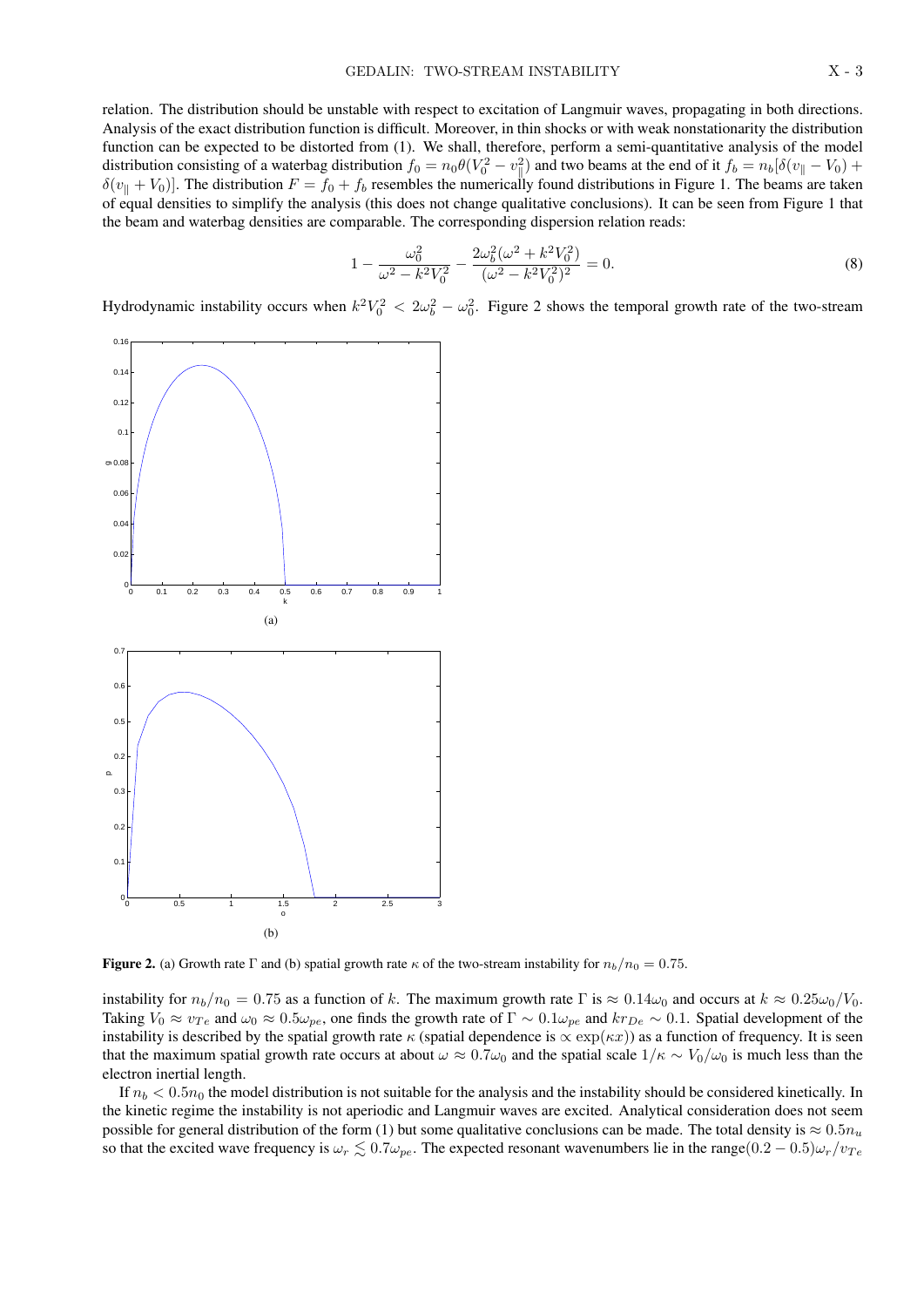so that  $kr_{De} \lesssim 1$ . The growth rate of the instability can be also expected to be  $\Gamma \lesssim 0.1\omega_r$ . The corresponding spatial scale is ∼  $V_u/\Gamma \ll c/\omega_{pe}$ , and therefore is much smaller than the typical scale of the magnetic field variation. The instability should be very efficient in relaxation of the distribution function, this relaxation taking place at the time scale substantially less than the ramp crossing time. The relaxation starts at the edges of the ramp and results in the filling of the gap and lowering of the peaks. If we consider only the parallel instability  $(k \parallel B)$  the distribution relaxation occurs at constant  $v_\perp$  and in the final state a plateau  $\partial f/\partial v_\parallel = 0$  is formed in the distribution (see, for example, *Swansson* [1989]), which could be responsible for the observed flattops. The edges of the plateau correspond to larger  $|v_{\parallel}|$  than  $|v_{\parallel}|$  corresponding to the maximum of  $F(v_{\parallel})$ , which means that the Liouville mapping of the maximum in the upstream distribution to the edge of the observed downstream distribution [*Schwartz et al.*, 1988] would result in overestimates of the de Hoffman-Teller cross-shock potential. This is in agreement with the *Schwartz et al.* found discrepancy between this method and the method of the polytropic estimate based on (6): it was found that the edge mapping gives systematically higher estimates of the cross-shock potential than the polytropic approximation.

In reality not only waves with k  $\parallel$  B are excited, and the relaxation should involve the perpendicular velocity  $v_{\perp}$  as well. Respectively, instead of plateau a quasi-plateau is formed [*Swansson*, 1989], which, nevertheless, does not change the basic conclusion that the two-stream instability should result in the fast gap filling and flattopped distribution formation.

#### 4. Conclusions

As a result of the collisionless electron dynamics in the shock front a two-stream unstable distribution is formed inside the ramp. Typical temporal and spatial scales of the developing instability are much smaller than the ramp crossing time and magnetic field inhomogeneity scale, respectively. Therefore, the instability may provide fast filling of the gap in the collisionless electron distribution. During the relaxation the distribution tends to acquire a flattop-like shape. The high energy end of the distribution is not involved in the relaxation and may be Liouville mapped onto the upstream distribution. Because of the relaxation the edge of the downstream electron distribution does not correspond to the maximum in the upstream distribution but to incident electrons with higher energies. Therefore, the standard Liouville mapping of the edge, used by *Schwartz et al.* [1988] for the determination of the de Hoffman-Teller cross-shock potential, should overestimate the potential.

Obviously, comprehensive quantitative analysis of the high frequency instabilities requires, in general, consideration of oblique waves too. The above analysis exploited the properties of the distribution formed due to the acceleration of transmitted electrons and deceleration of electrons leaking from the downstream region, that is, a particular mechanism of the distribution formation inside the ramp. Nevertheless, the growth of beams should be the common feature of the all collisionlessly formed distributions. We expect that these distributions are two-stream (bump-on-tail) unstable. Since these electrostatic instabilities are fast, they may result in effective bringing of the distribution to the marginally stable state, with low or no beams at all. Since the quasilinear diffusion can be considered as turbulent collisions, we argue that the formation of the inner part of the electron distribution is collisional, while the high energy tail is formed collisionlessly. If the above electrostatic instabilities occur they would be observed as appearance of the electrostatic noise inside the ramp at frequencies below the upstream plasma frequency. Such electrostatic noise at frequencies between the ion and electron plasma frequencies has been observed at the shock front [*Rodriguez and Gurnett*, 1975] and later tentatively identified by *Onsager et al.* [1989] as electron beam mode waves. It has been shown recently [*Matsumoto et al.*, 1997; *Bale et al.*, 1998] that this noise exists in the form of the short nonlinear structures with the typical spatial scale of several Debye lengths, in agreement with our estimated of the typical scale of the most unstable perturbations. *Omura et al.* [1994] have shown that "electron holes" can be formed as a result of nonlinear evolution of the two-stream instability with large beam to background density ratio. These holes can nonlinearly decay into smaller holes [*Saeki and Genma*, 1998] and probably result in large amplitude electric field spikes. This inhomogeneous turbulence should scatter electrons producing effective electron resistivity. *Bale et al.* [1998] suggested that the "electron holes" may scatter ions too. More reliable quantitative conclusions require detailed analysis of the behavior of the electron distribution inside the ramp (which in turn requires better knowledge of the shock structure). However, it seems that the two-stream instability of the collisionlessly formed electron distribution may trigger the electrostatic noise generation in the observed frequency band.

Acknowledgments. The research was supported in part by Israel Science Foundation under grant No. 261/96-1. The author is grateful to V. Krasnoselskikh and both referees for useful comments.

### References

Bale, S.D. et al., Bipolar electrostatic structures in the shock transition region: Evidence of electron phase space holes, *Geophys. Res. Lett., 25,* 2929, 1998.

Balikhin, M., M. Gedalin, and A. Petrukovich, New mechanism for electron heating in shocks, *Phys. Res. Lett., 70,* 1259, 1993.

Feldman, W.C., S.J. Bame, S.P. Gary, J.T. Gosling, D. McComas, M.F. Thomsen, G. Paschmann, N. Sckopke, M.M. Hoppe, and C.T. Russell, Electron heating within the earth's bow shock, *Phys. Res. Lett., 49,* 199, 1982.